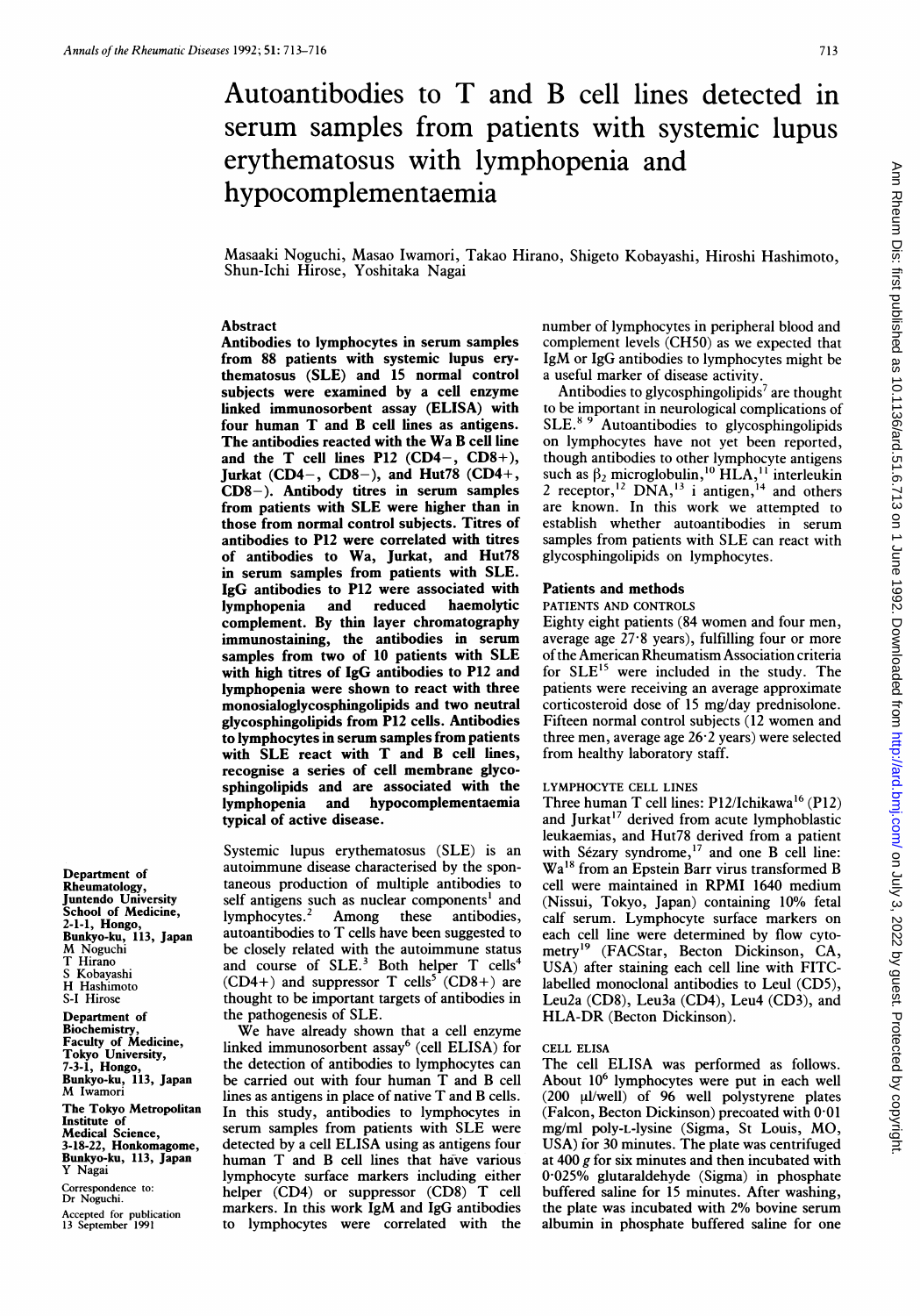hour, followed by washing with  $100 \mu l$  1:250 diluted test serum samples for one hour. The antibodies bound to the plate were determined by incubation with 1:1000 diluted peroxidase conjugated goat antihuman IgM or IgG antibodies (Cappel, Marvern) for one hour, washing three times and visualising the enzyme activity with  $0.04\%$  o-phenylenediamine and  $0.01\%$ hydrogen peroxide in <sup>01</sup> M citric acid-0-2 M disodium hydrogen phosphate buffer (pH 4.6). The reaction was terminated by <sup>4</sup> M sulphuric acid and the absorbance measured at 490 nm.

#### IMMUNOABSORPTION

To remove IgG antibodies to P12, 1:300 diluted serum samples from <sup>a</sup> patient with SLE with <sup>a</sup> high titre of the antibody and a normal control subject were absorbed with P12 cells at ratios of  $10^4$ ,  $10^5$ , and  $10^6$ . The antibody to P12 was measured after the immunoabsorption by cell ELISA with P12 cells as the antigen.

Lymphocyte surface markers of four human  $T$  and  $B$  cell lines detected by flow cytometric analysis

| Cell lines    | Origin        | $CD$ designation*        |     |                          |     |                          |
|---------------|---------------|--------------------------|-----|--------------------------|-----|--------------------------|
|               |               | CD5                      | CD8 | CD4                      | CD3 | <b>HLA-DR</b>            |
| Wa            | <b>B</b> cell |                          |     |                          |     | ++                       |
| <b>P12</b>    | T cell        |                          | ۰   | $\overline{\phantom{a}}$ |     | $\overline{\phantom{0}}$ |
| <b>Jurkat</b> | Non-T, B cell |                          | -   | $\sim$                   |     |                          |
| Hut78         | T cell        | $\overline{\phantom{a}}$ | -   |                          |     |                          |

 $*(-)$  negative; (+) positive; (++) strongly positive.



Figure I (A) Cell line antibodies to lymphocytes in serum samples from normal control subjects (n= I1; left hand panel) and patients with SLE (n=28; right hand panel) detected by cell ELISA. Results given as absorbance at 490 nm. The central horizontal bar indicates the mean value and the upper and lower horizontal bars the standard deviation. The difference<br>between control subjects and patients with SLE was significant (p<0 ·05, Wilcoxon rank sum<br>test). (B) Correlation of titres of anti  $Junkat, r=0.99, p<0.01; Hu178, r=0.94, p<0.01$ .

#### PREPARATION OF GLYCOSPHINGOLIPIDS

Total lipids were successfully extracted from lyophilised P12 cells with chloroform-methanolwater (20:10:1, 10:20:1, 20:10:1, 10:20:1, and 10:10:1 vol/vol) at 40°C for 20 minutes and were then divided into acidic and neutral glycosphingolipids by DEAE-Sephadex column chromatography.20 Acidic glycosphingolipids were further fractionated into mono-, di-, and trisialoglycosphingolipids as described previously.2'

#### IMMUNOSTAINING WITH THIN LAYER CHROMATOGRAPHY

Acidic and neutral glycosphingolipids from 5 mg dry weight of P12 cells were chromatographed on a thin layer chromatography plate (Polygram, Macherey-Nagel, Germany) with<br>chloroform-methanol-water (55:45:10 and chloroform-methanol-water (55:45:10 and 65:35:8 vol/vol) respectively, and were then visualised by orcinol-sulphuric acid reagent and thin layer chromatography immunostaining.<sup>2</sup> For thin layer chromatography immunostaining the plate was incubated with blocking buffer (1% ovalbumin, 1% polyvinylpyrrolidone in phosphate buffered saline) for one hour and then incubated with 1:100 diluted serum samples from 10 patients with SLE and five normal control subjects for one hour. After washing the plate five times with 0-1% Tween in phosphate buffered saline, it was incubated with 1:300 diluted peroxidase conjugated goat antihuman IgM and IgG antibodies (Cappel). The enzyme activity remaining on the plate after five washings was visualised with  $\overline{4}$  ul hydrogen peroxide, 6 mg 4-chloro-1-naphthol in <sup>2</sup> ml of methanol, and <sup>10</sup> ml of <sup>50</sup> mM TRIShydrochloric acid containing <sup>200</sup> mM sodium chloride ( $pH$  7 $\cdot$ 4). The reaction was stopped by washing the plate with water.

#### **STATISTICS**

The statistical significance of differences in absorbance between patients with SLE and normal control subjects was determined with the Wilcoxon rank sum test. Correlations between the absorbances of antibodies to P12 and antibodies to other cell lines, the number of lymphocytes in peripheral blood, and complement levels (CH50, number of units determined by 50% haemolysis<sup>23</sup>) were evaluated by Student's *t* test. Statistical significance was defined as a p value  $< 0.05$ .

#### Results

#### LYMPHOCYTE SURFACE MARKERS The table gives the cell surface markers detected on the lymphocyte cell lines after staining.

# ANTIBODIES TO LYMPHOCYTES

Figure lA shows that the titres of cell line antibodies to lymphocytes reacting with Wa, P12, Jurkat, and Hut78 cells were higher in serum samples from 28 patients with SLE than in those from 11 normal control subjects. In each serum sample the titre of antibodies to P12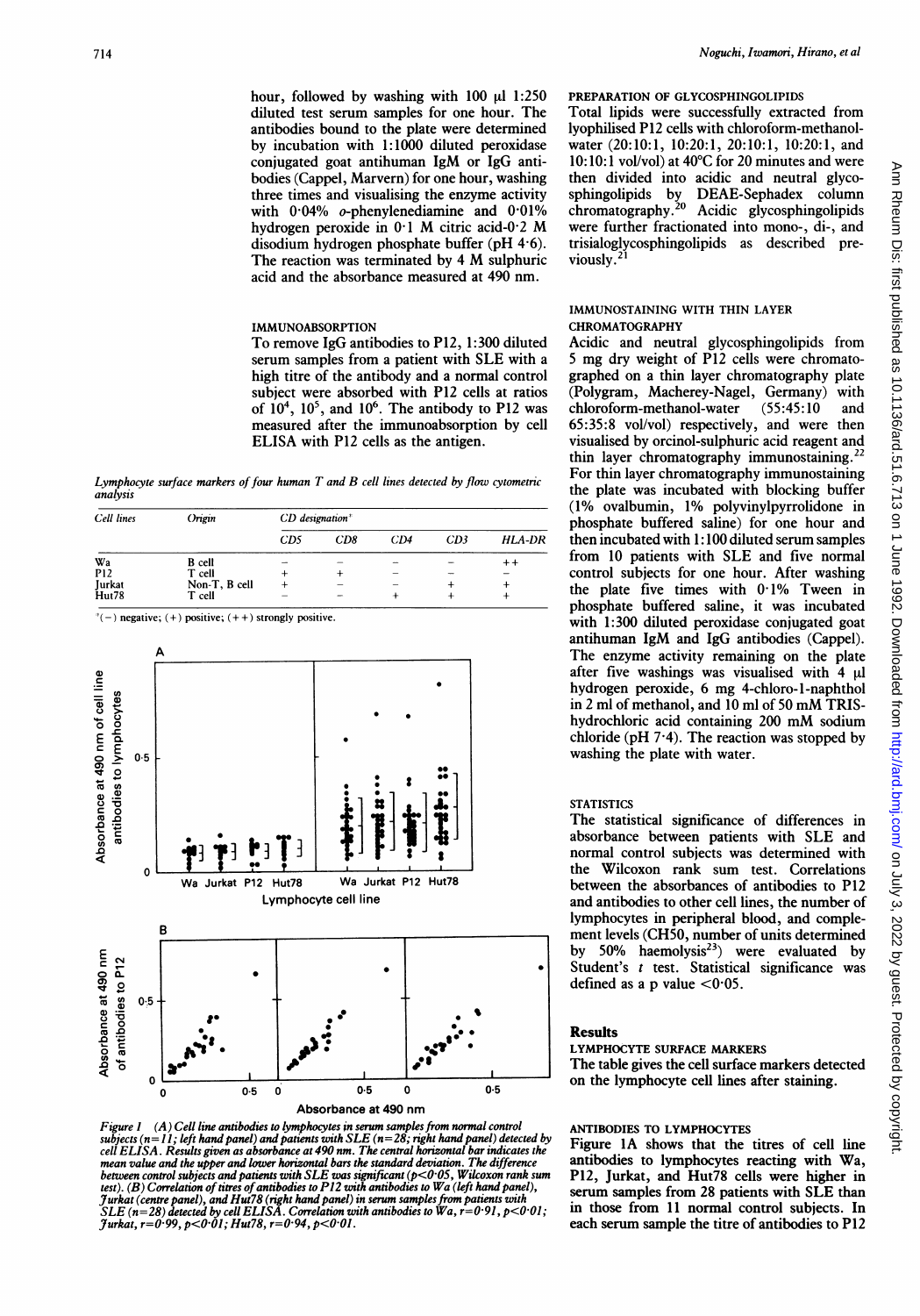

Figure 2 Correlation of titres of IgG antibodies to P12 detected by cell ELISA with (A) peripheral blood lymphocyte count and (B) complement (CH50) level in serum samples from 88 patients with SLE. The horizontal line indicates two standard deviations above the mean absorbance of the normal control serum samples  $(n=15)$ . (A)  $r=-0.33$ ,  $p\leq 0.01$ ; (B)  $r=-0.27$ ,  $p < 0.05$ .

was correlated with titres of antibodies to Wa  $(r=0.91, p<0.01)$ , Jurkat  $(r=0.99, p<0.01)$ , and Hut78 (r=0-94, p<0 01) (fig IB). In <sup>a</sup> larger study of 88 patients with SLE, antibodies of IgM and IgG class reactive with P12 cells were found in 54 and 27 serum samples respectively.

#### ASSOCIATION OF ANTIBODIES TO LYMPHOCYTES WITH LYMPHOPENIA AND DECREASE OF COMPLEMENT

There was an inverse association between the titre of antibodies to P12 and the number of peripheral blood lymphocytes  $(r=-0.33)$ ,  $p<0.01$ ) (fig 2A) and complement level (CH50)  $(r=-0.27, p<0.05)$  (fig 2B). All 10 patients with SLE with high titres of IgG antibodies to P12 had lymphopenia (lymphocytes  $\langle 1.5 \times$ 109/1), but the titres of IgM antibodies to P12 did not correlate with lymphopenia (data not shown).

#### IMMUNOABSORPTION

Immunoabsorption of IgG antibodies to P12 with 10<sup>6</sup> P12 cells reduced the titre to 0 (data not shown), indicating that the antigen is localised on the cell surface.



Figure 3 Thin layer chromatography immunostaining of acidic glycosphingolipids from P12 cells with serum samples from a patient with SLE and a normal control subject. The acidic glycosphingolipids from P12 cells are abbreviated to P12. The monosialo-, di-, and trisialoglycosphingolipids from P12 cells are abbreviated to P12 Mo and P12 Di respectively. The left hand plate was stained with orcinol-H<sub>2</sub>SO<sub>4</sub> reagent. The right hand plate was<br>immunostained with a serum sample containing the highest detected titre of IgG antibodies to P12 and a normal control. Monosialoglycosphingolipids A, B, and C were stained by serum samples from the patient but not the normal control subjects.



Figure 4 Thin layer chromatography of neutral glycosphingolipids from P12 cells with a serum sample from a patient with SLE and a normal control subject. The neutral glycosphingolipids from P12 cells and asialoGM <sup>I</sup> are abbreviated to P12 and GA<sup>I</sup> respectively. The left hand plate was stained with orcinol-H<sub>2</sub>SO<sub>4</sub> reagent. The right hand plate was immunostained with serum samples from the patient with the lowest lymphocyte count and a normal control subject. Neutral glycosphingolipids D and E were stained with a serum sample from the patient, but not the normal control subject. CDH=ceramide dihexosides.

#### THIN LAYER CHROMATOGRAPHY IMMUNOSTAINING

For thin layer chromatography immunostaining, two high titre serum samples were selected to identify possible surface antigens. Three monosialoglycosphingolipids migrating close to GM3, GMI, and GDlb (fig 3) and two neutral glycosphingolipids migrating as ceramide dihexosides and close to asialoGM1 (fig 4) were detected by serum samples from patients with SLE, but not by the control serum samples.

# **Discussion**

Antibodies to lymphocytes probably play an important part in the pathogenesis of SLE. Such antibodies can promote complement dependent lymphocyte cytotoxicity<sup>2</sup> and in NZB autoimmune mice there is an autoantibody to thymocytes with complement dependent lymphocyte cytotoxicity activity against suppressor T cells (the so called natural thymocyto